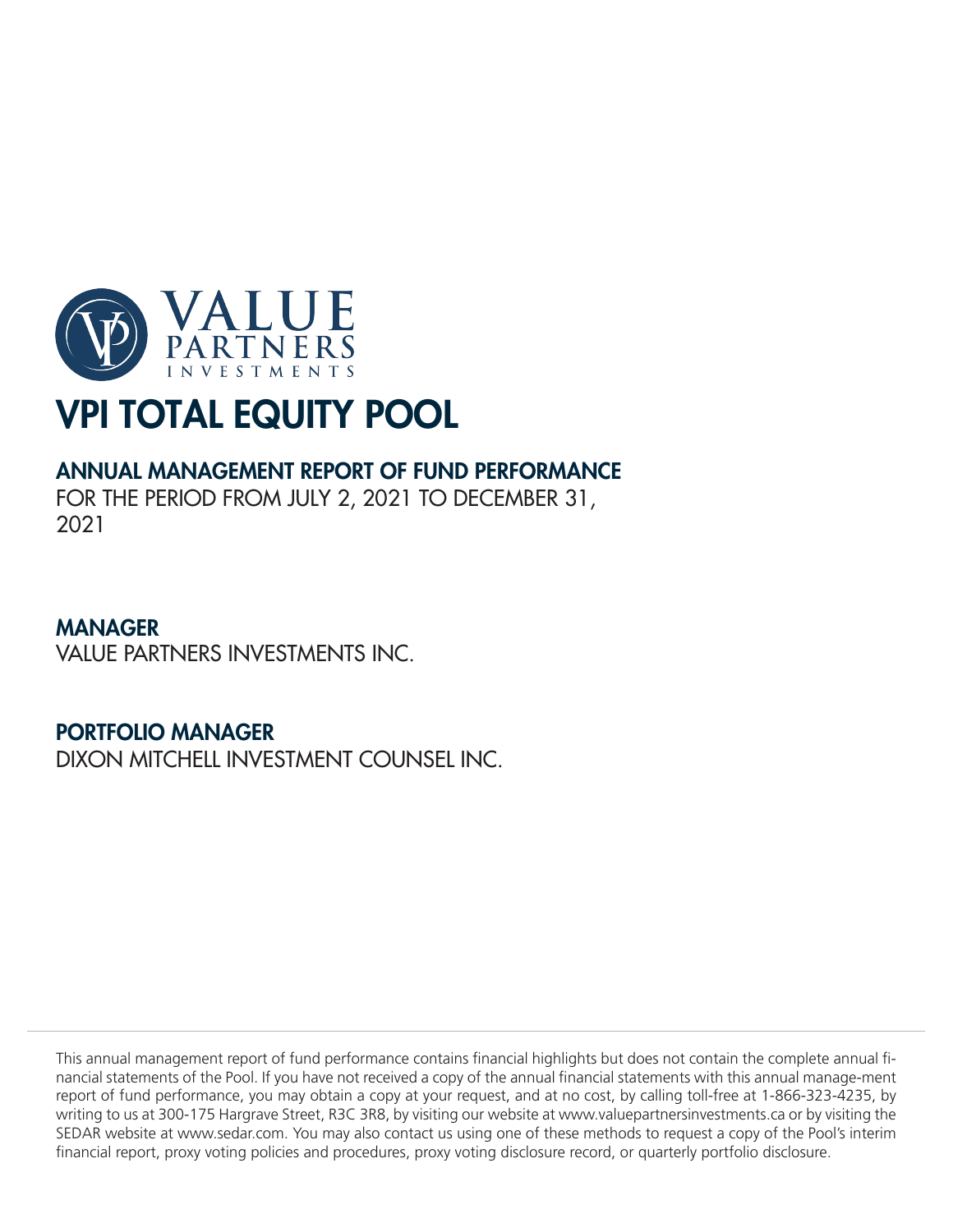

#### **Annual Management Discussion of Fund Performance**

March 21, 2022

#### **Investment Objective and Strategies**

VPI Total Equity Pool's objective is to generate long-term growth in value through the increase in value of its holdings and through the receipt and reinvestment of dividend income from its holdings. It invests primarily in equity securities of North American companies.

VPI Total Equity Pool (the "Pool") is a concentrated portfolio of approximately 25 to 50 North American equity securities, representing at least seven of the eleven Global Industry Classification Standard (GICS®) sectors as maintained by MSCI. The Portfolio Manager's philosophy and processes are built upon a fundamental principal of finance – the value of any business is the present value of its future cash flows. As future cash flows are inherently uncertain and the objective is to find businesses with durable and growing cash flows, the Portfolio Manager uses a qualitative lens representing the building blocks of business to evaluate the potential durability of a business' future cash flows. Potential investments are evaluated based on five qualitative factors – Industry, Business Model, Competitive Advantage, Management Team and Environmental, Social and Governance (ESG) issues.

#### **Risk**

This Pool is considered suitable for investors with a medium tolerance for risk. The risks of investing in the Pool remain as discussed in the Prospectus.

Market risk remains high, primarily with respect to the US, where valuations for the S&P 500 remain historically elevated at nearly 20x forward earnings per share (EPS) even as Canadian and international equity markets have receded to more normalized valuations of 12-15x forward EPS as earnings have grown coming out of the 2020 lockdowns. There was also evidence of elevated speculative behaviour in 2021, with the rise of "meme" stocks, cryptocurrencies, special purpose acquisition companies (SPACs), and non-fungible tokens (NFTs), all likely driven by a flood of liquidity and mobile trading apps that facilitated a windfall for retail investors.

Consumers and financial markets have also benefited from the record fiscal and monetary stimulus in response to COVID. However, as society moves into 2022 there is imminent risk of stimulus removal, as persistent inflationary pressures have increased the probability of interest rate hikes. Given the broadening nature of price increases, consumer inflation on a year-over-year basis is now at four-decade highs, and markets are now pricing in at least 5 rate hikes of 25 basis points each by year end, both in Canada and the US. While the Pool exclusively invests in equities, the impact of changes to the discount rate could be negative for stock valuations.

Political risk is elevated, with polls indicating that the US mid-term elections this fall could result in a shift of power in Congress to the Republican Party, which could result in gridlock in Washington DC during the latter half of President Biden's first and possibly only electoral term. Canada, meanwhile, saw a snap election in 2021 which failed to change much in the makeup of the overall legislature. However, recent events such as the protest convoy that descended on Ottawa, point to growing unrest and frustration over ongoing COVID mandates, even as we see rollbacks of these restrictions across a number of Provinces as the Omicron variant recedes.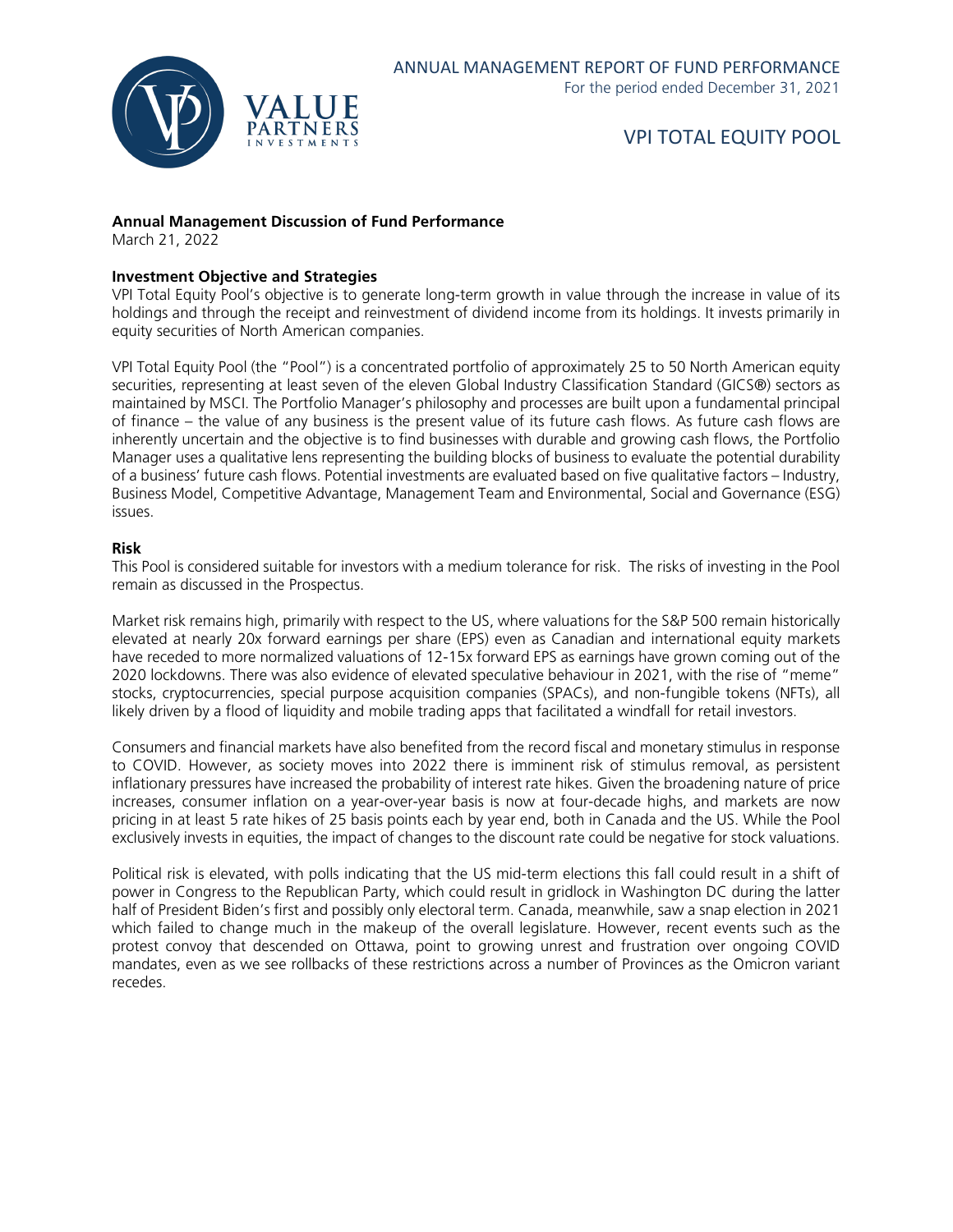

#### **Results of Operations**

The Pool began operations on July 2, 2021. Since that time, net assets for the Pool increased by approximately \$13.6 million for the period ended December 31, 2021. This increase was primarily due to net sales of \$12.9 million, with the balance due to an increase in net assets from operations. Upon inception, the Portfolio Manager established a portfolio of holdings for the Pool and has been investing the proceeds from net sales into each of the selected holdings.

The Pool has experienced returns for the period since inception to year-end in the range of 8.3% to 9.5%. The US equities in the Pool provided a return 12.2% for the period, outpacing the Canadian equity holdings by around 3%. The portfolio is diversified, with exposure ranging from large US tech companies to small-cap Canadian businesses with track records of value creation led by capable management teams.

A few core holdings (Alphabet, Apple, Microsoft and TFI International) contributed significantly to the year to date returns as they rose significantly due to their strong business models that were able to thrive in an uncertain environment. Additionally, some of these companies have benefitted from a secular upshift in cloud spending, as the global economy adjusts to a post COVID world which includes hybrid work and increased ecommerce penetration. The Pool also benefitted from some of its healthcare investments (Thermo Fisher, and CVS Health) which saw tailwinds from COVID including testing and vaccines. A few Canadian logistics holdings (TFI International, and Canadian National Railway) also benefited as they look to solve their clients' supply chain problems.

There were also some holdings in the Pool that struggled during the period (Saputo, Stella-Jones, Badger Infrastructure, and Element Financial); however, this did not have a significant impact on the performance of the Pool due to their relative weighting.

#### **Revenues and Expenses**

Revenues of the Pool amounted to \$56 thousand for the year, which can be attributed to dividend income from its holdings. The Pool experienced \$672 thousand in unrealized appreciation in the value of its investments and realized gains on the sale of investments of \$19 thousand. The Pool also incurred \$68 thousand in management fees and operating expenses net of \$57 thousand of expenses absorbed by the Manager

**Proceeds Cost Realized Gain Holding (thousands) (thousands) (thousands)** Diageo plc \$ 106.4 \$ 102.2 \$ 4.2 Partial Dispositions 14.8 **387.4** 372.6 14.8  $$493.8$   $$474.8$   $$19.0$ 

Realized gains on the sale of investments during the period are attributable to the following dispositions in the portfolio: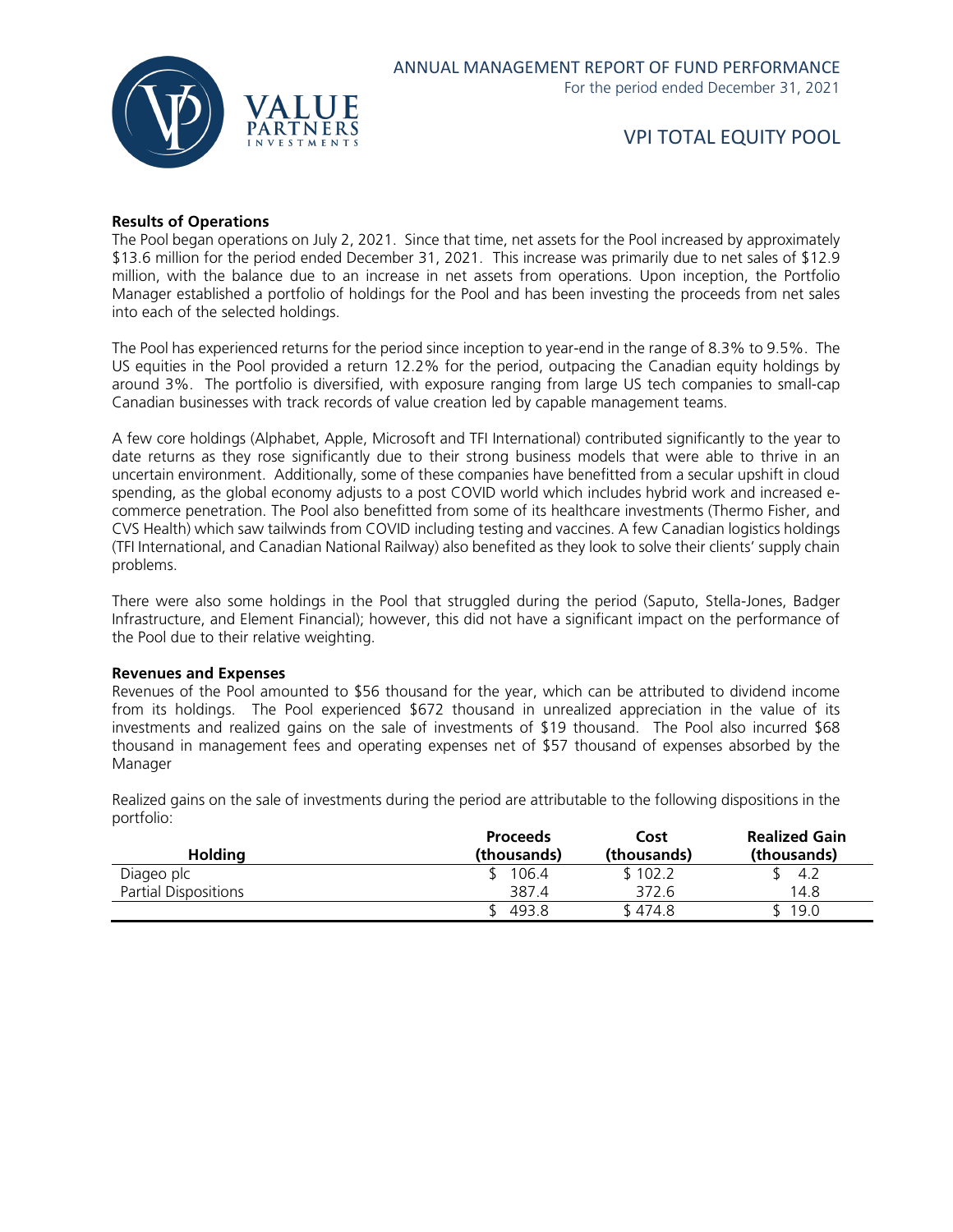

#### **Recent Developments**

Economic Conditions

2021 was a year rife with turbulence, with positive, negative, and sometimes puzzling events. Encouraging news of vaccine rollouts and economic rebounds were often met with further setbacks from new variants, supply chain woes, and the ever-creeping threat of inflation. Nevertheless, vaccine rollouts surpassed even optimistic estimates, employment recovered to robust levels, and fiscal stimulus helped boost consumer spending, sending real GDP rebounding and surpassing pre-pandemic levels by the second quarter of 2021.

Unprecedented liquidity has undoubtedly added fuel to financial markets since the depths of the COVID downturn. For some perspective, the Federal Reserve's response to the pandemic pushed its balance sheet over US\$8 trillion, a nine-fold increase since 2007 when it stood at US\$870 billion. Clearly this has had an impact on discount rates and the cost of capital, stoking speculation in capital markets.

Despite the noise in the news, 2021 did not bring material volatility or a significant drawdown to broad equity markets, although certain more speculative corners did experience significant losses. Perhaps this is best captured by the ARK Innovation ETF, which experienced a 24% loss in 2021. Broad markets were more sanguine on their 25% ascent for the year, with only one 5% draw-down — significantly less severe than historical averages would suggest. However, we continue to see build-up of excess capital in several areas of the market, particularly evident in the tenor of initial public offerings (IPOs) and the valuations being reached in certain public market equities.

Ten years ago, there were less than 40 "unicorns" (private tech start-ups worth over US\$1 billion) and today there are over 800 such unicorns, with two new unicorns minted weekly. Most of these businesses lack current profitably and need continual financing to fully build out their competitive positions and business models. Some of these will develop into very successful businesses yet many will also net sub-par returns for investors. The appetite for funding private companies at all stages of their business lifecycles has never been greater, with total funding reaching US\$1.2 trillion in 2021, almost double 2020 levels. Venture financing alone was over US\$500 billion in 2021, a 75% increase over the previous year.

As we come closer to the first interest rate hike of the post-COVID era, there has been a sharp rise in volatility, with January 2022 seeing some of the steepest market drawdowns since the pandemic began. Daily moves of over 1% in either direction for equities have been commonplace, and fear gauges such as the VIX have risen sharply in the past few weeks. This has made for a difficult start to the new year for equity mandates. However, offsetting this has been a generally strong corporate earnings season, which has led markets to rebound off the January lows.

Thematically, the focus continues to be on companies that have a unique way to add value through i) the ability to grow either organically or through mergers and acquisitions, ii) a propensity to return cash flow to shareholders via dividends or share repurchases, or iii) strong competitive positioning in industries with secular long-term growth potential. The Portfolio Manager anticipates that the flexible mandate, combined with disciplined risk management, ongoing monitoring and a strict underwriting process for new positions should provide the tools needed to make the best possible investment decisions for the Pool.

As at the time of this report, there is currently a heightened degree of risk related to the military conflict between Russia and the Ukraine. The Russian invasion has created significant uncertainty for the markets, interest rates, globalization, and future government spending. As a result of the conflict, some of the Pool's holdings could be negatively impacted. Given the quickly evolving situation, the Portfolio Manager will continue to monitor the conflict and the potential impacts to the securities held within the Pool.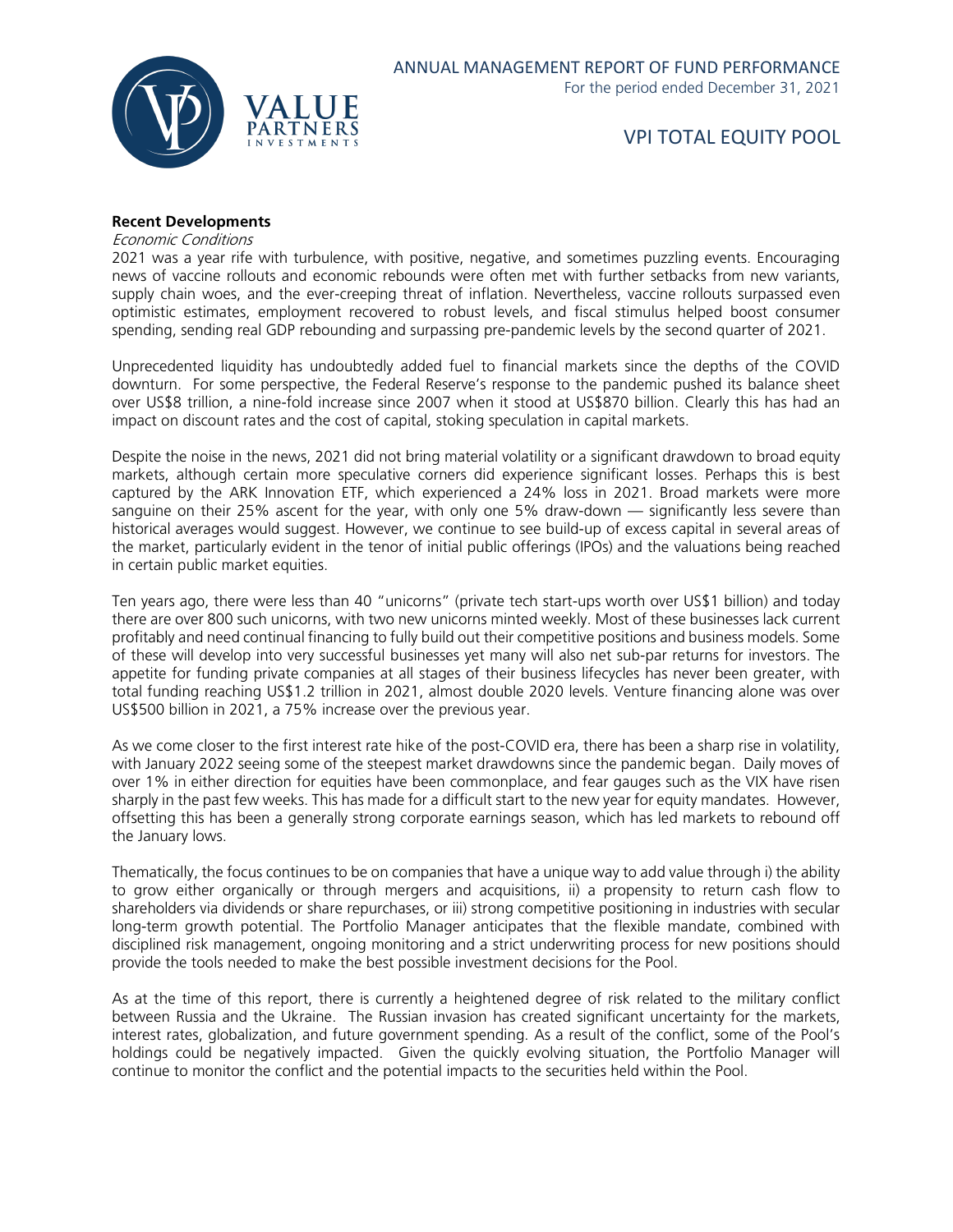

#### ANNUAL MANAGEMENT REPORT OF FUND PERFORMANCE

For the period ended December 31, 2021

### VPI TOTAL EQUITY POOL

| <b>Portfolio Allocation</b> |       |                                    |      |
|-----------------------------|-------|------------------------------------|------|
| Canadian Equities           | 52.2% | Cash                               | 3.1% |
| US Equities                 | 44.6% | Other Net Assets                   | 0.1% |
| <b>Sector Allocation</b>    |       |                                    |      |
| <b>Banks</b>                | 12.8% | Cash                               | 3.1% |
| Software and Services       | 11.6% | Commercial & Professional Services | 2.9% |
| Diversified Financials      | 11.1% | Capital Goods                      | 2.7% |
| Transportation              | 10.3% | <b>Materials</b>                   | 2.5% |
| Media & Entertainment       | 8.4%  | <b>Consumer Services</b>           | 1.7% |

Pharmaceuticals & Biotechnology 4.9% Food and Staples Retailing 3.6%<br>Technology Hardware & Equipment 3.2% Technology Hardware & Equipment 3.2%<br>Health Care Equipment & Services 3.1% Health Care Equipment & Services 3.1%<br>Energy 3.1%

| ector Allocation                 |         |                                    |         |
|----------------------------------|---------|------------------------------------|---------|
| Banks                            | 12.8%   | Cash                               | 3.1%    |
| Software and Services            | 11.6%   | Commercial & Professional Services | 2.9%    |
| Diversified Financials           | 11.1%   | Capital Goods                      | 2.7%    |
| Transportation                   | 10.3%   | <b>Materials</b>                   | 2.5%    |
| Media & Entertainment            | 8.4%    | <b>Consumer Services</b>           | $1.7\%$ |
| Retailing                        | 6.5%    | Consumer Durables and Apparel      | $1.1\%$ |
| Pharmaceuticals & Biotechnology  | 4.9%    | Food, Beverage & Tobacco           | $1.1\%$ |
| Food and Staples Retailing       | $3.6\%$ | Insurance                          | $1.0\%$ |
| Technology Hardware & Equipment  | $3.2\%$ | <b>Communication Services</b>      | $0.9\%$ |
| Health Care Equipment & Services | 3.1%    | Other Net Assets                   | $0.1\%$ |
|                                  |         |                                    |         |

#### **Top 25 Holdings**

Energy

|                                    | Percentage of     |
|------------------------------------|-------------------|
| <b>Issuer</b>                      | <b>Net Assets</b> |
| Alphabet Inc., Class A             | 7.3%              |
| Berkshire Hathaway Inc., Class B   | 6.8%              |
| Visa Inc.                          | 5.8%              |
| The Toronto-Dominion Bank          | 5.5%              |
| Microsoft Corporation              | 5.3%              |
| The Bank of Nova Scotia            | 4.9%              |
| Canadian National Railway Company  | 4.4%              |
| Royal Bank of Canada               | 4.4%              |
| Dollarama Inc.                     | 4.3%              |
| Thermo Fisher Scientific Inc.      | 4.1%              |
| Alimentation Couche-Tard Inc.      | 3.8%              |
| Apple Inc.                         | 3.8%              |
| Oracle Corporation                 | 3.7%              |
| TFI International Inc.             | 3.6%              |
| Brookfield Asset Management Inc.   | 3.3%              |
| Cash                               | 3.1%              |
| Thomson Reuters Corporation        | 2.9%              |
| Canadian Natural Resources Limited | 2.3%              |
| Intercontinental Exchange, Inc.    | 2.1%              |
| Becton, Dickinson and Company      | 2.0%              |
| Roper Technologies, Inc.           | 2.0%              |
| CVS Health Corporation             | 1.7%              |
| MTY Food Group Inc.                | 1.7%              |
| Element Fleet Management Corp.     | 1.6%              |
| Stella-Jones Inc.                  | 1.5%              |
| <b>Total</b>                       | 91.9%             |

The above summary of investment portfolio may change due to ongoing portfolio transactions of the Pool. An update will be made available within 60 days of each subsequent quarter-end.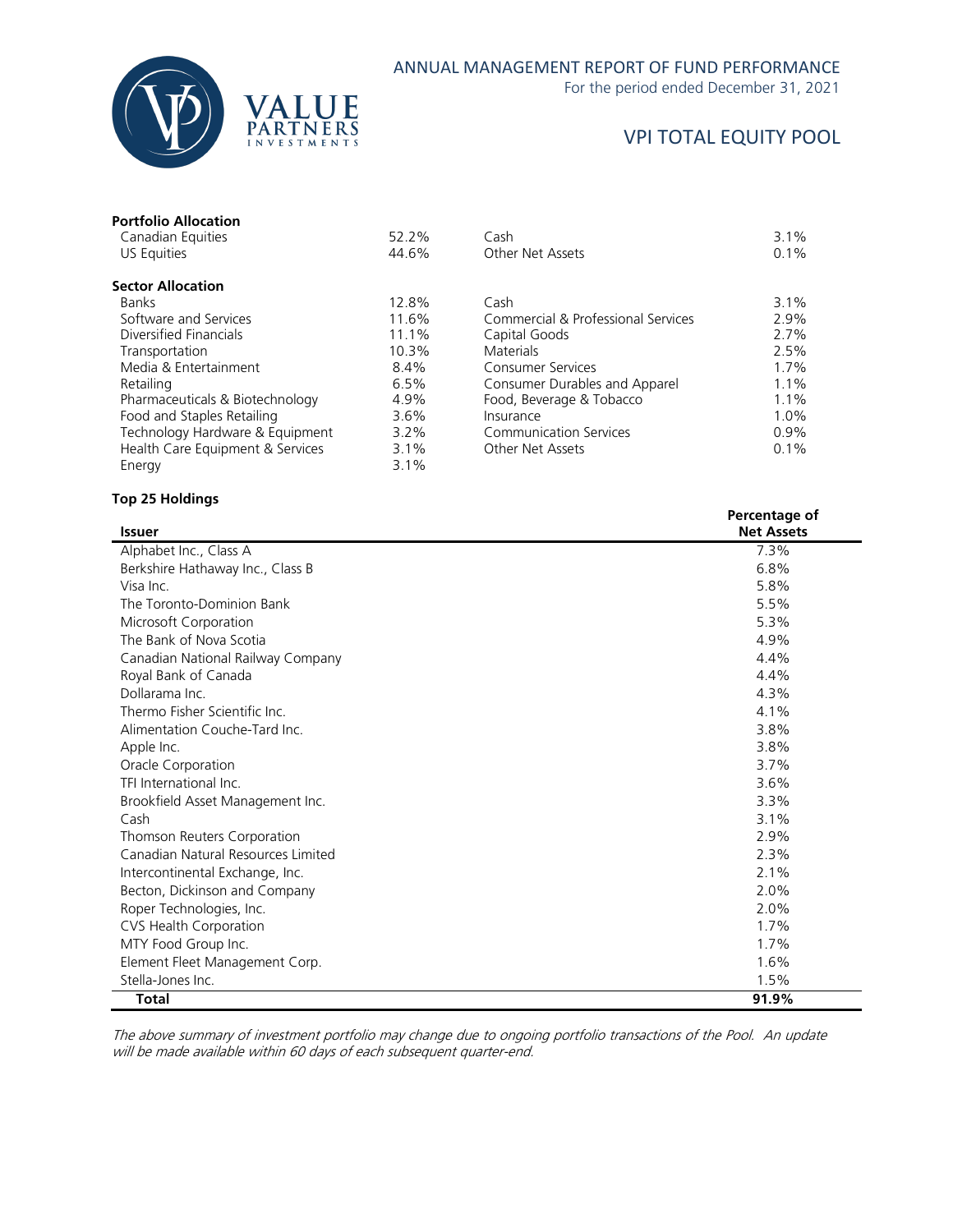

#### **Past Performance**

The historical performance information shown below assumes that all distributions were reinvested in the Pool and does not account for any sales, redemptions, distributions or optional charges or income taxes payable by an investor that would have reduced returns. Mutual fund returns are not guaranteed, their values change frequently and past performance may not be repeated.

#### **Year-by-Year Returns**

The bar charts below show the performance of each series of the Pool (net of fees) for the period ended December 31, 2021. It shows in percentage terms, how an investment made on January 1 or on inception would have increased or decreased by the end of the respective periods.



(1) 2021 return is since inception on July 2, 2021.

Dec-21(1)

 $0.0%$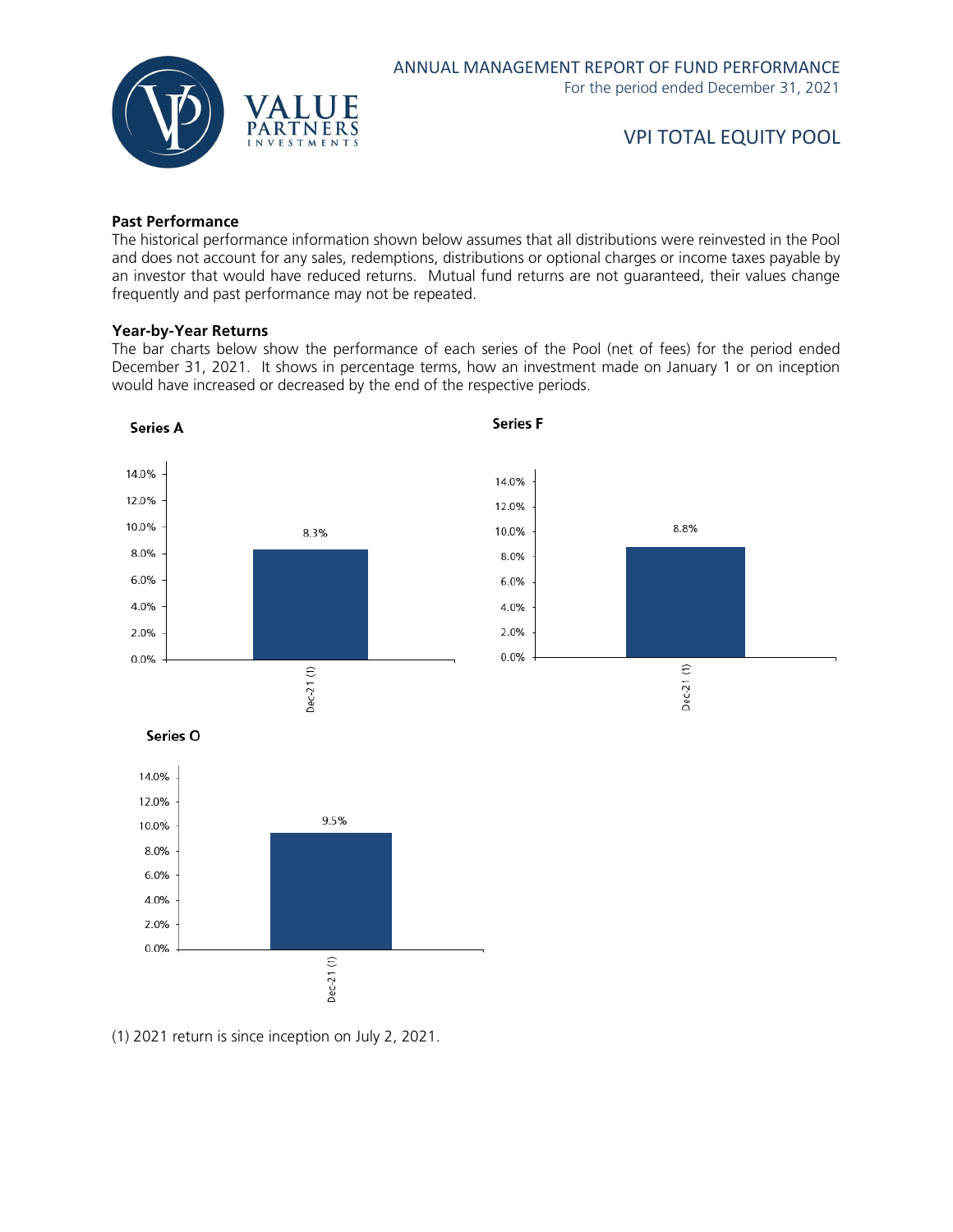

#### **Management Fees**

The Pool pays an annual management fee on each of its series (excluding Series O) to Value Partners Investments Inc. ("the Manager"). The management fee is calculated daily as a percentage of the net asset value of each series as of the close of business on each business day. In consideration for the management fees, the Manager may pay a percentage sales commission and/or trailing commission to registered dealers or brokers for units bought and held in the Pool depending on which series of units were purchased. The Manager also pays a portion of the management fee to the Portfolio Manager for its services in managing the investment portfolio.

For the period ended December 31, 2021, approximately 41% of the management fee revenues received by the Manager from the Pool were paid to registered dealers and brokers as sales and/or trailing commissions. Since each series may have a different commission structure, this percentage may vary by series. For unitholders eligible for the Management Fee Reduction Program, approximately 19% of the gross management fees were returned to unitholders as management fee rebates. The remainder of the management fee revenue, after payment of fees to the Portfolio Manager for its services, was retained by the Manager for corporate purposes.

#### **Related Party Transactions**

Value Partners Investments Inc. is the manager of the Pool and is responsible for the overall business and operations of the Pool. For the period ended December 31, 2021 the Pool paid \$48 thousand in management fees (excluding taxes) to the Manager. In addition, the Manager or parent company of the Manager also held 1 Series A unit, 25,047 Series F units and 1 Series O unit as of December 31, 2021.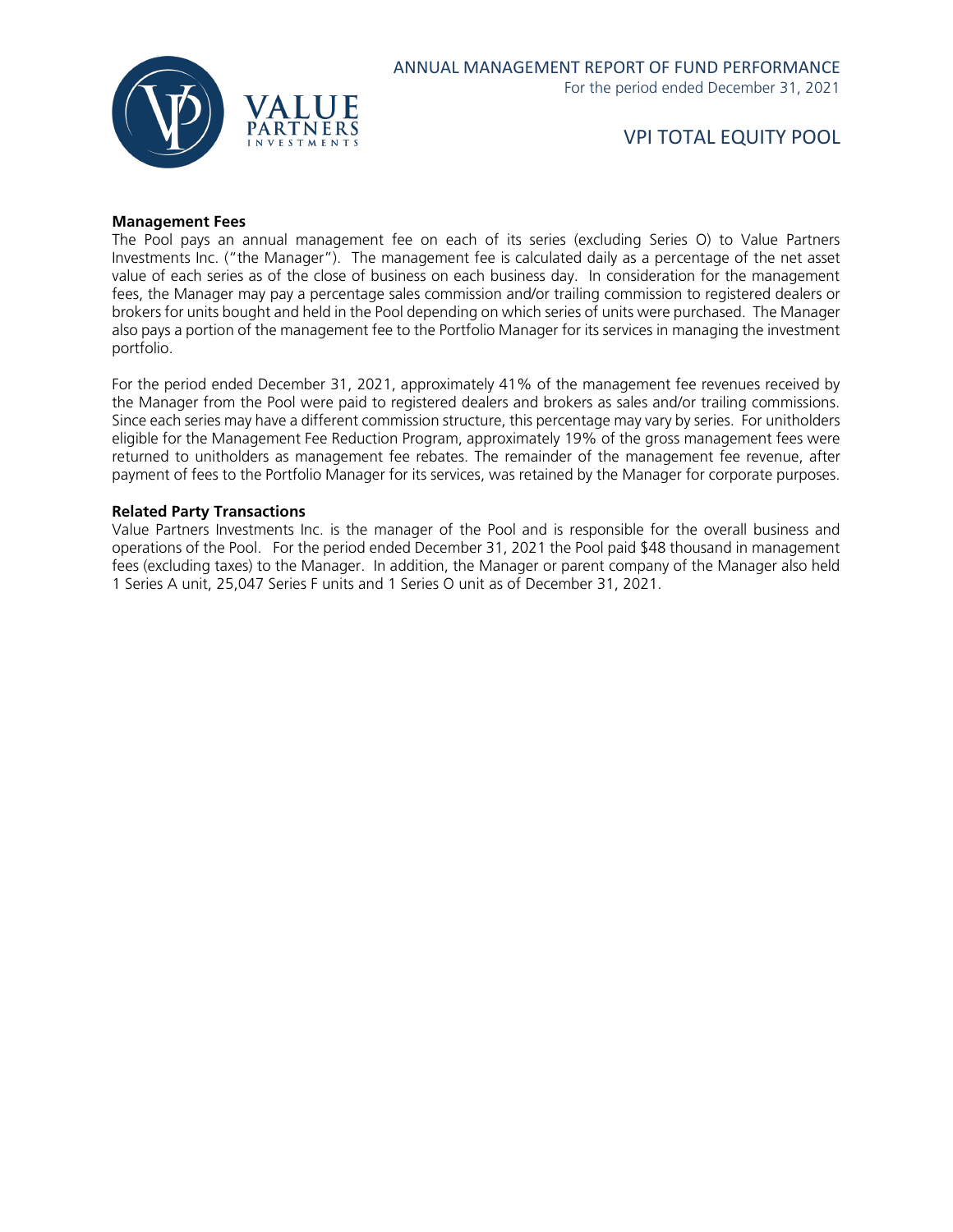

#### **Financial Highlights**

The following tables show selected key financial information about each series of the Pool and are intended to help you understand the Pool's financial performance for the period since inception on July 2, 2021 to December 31, 2021. This information is derived from the Pool's audited annual financial statements and is not intended to be a reconciliation of the net asset value per unit.

#### **The Pool's Net Assets Per Unit (\$)(1)**

| <b>Series A</b>                                                    | December 31    |  |
|--------------------------------------------------------------------|----------------|--|
| Net assets, beginning of period <sup>(4)</sup>                     | 2021<br>10.00  |  |
|                                                                    |                |  |
| Increase (decrease) from                                           |                |  |
| operations:                                                        |                |  |
| Total revenue<br>Total expenses                                    | 0.07<br>(0.12) |  |
| Realized gains (losses) for the period                             | 0.03           |  |
| Unrealized gains (losses) for the                                  |                |  |
| period                                                             | 0.95           |  |
| <b>Total increase (decrease) from</b>                              | 0.93           |  |
| operations <sup>(2)</sup>                                          |                |  |
| <b>Distributions:</b>                                              |                |  |
| From net investment income                                         |                |  |
| (excluding dividends)                                              |                |  |
| From dividends                                                     |                |  |
| From capital gains                                                 |                |  |
| Return of capital<br>Total annual distributions <sup>(3)</sup>     |                |  |
|                                                                    |                |  |
| Net assets, end of period                                          | 10.83          |  |
|                                                                    |                |  |
|                                                                    | December 31    |  |
| <b>Series F</b>                                                    | 2021           |  |
| Net assets, beginning of period <sup>(4)</sup>                     | 10.00          |  |
|                                                                    |                |  |
| Increase (decrease) from<br>operations:                            |                |  |
| Total revenue                                                      | 0.05           |  |
| Total expenses                                                     | (0.08)         |  |
| Realized gains (losses) for the period                             | 0.02           |  |
| Unrealized gains (losses) for the                                  | 0.93           |  |
| period                                                             | 0.92           |  |
| <b>Total increase (decrease) from</b><br>operations <sup>(2)</sup> |                |  |
|                                                                    |                |  |
| <b>Distributions:</b>                                              |                |  |
| From net investment income<br>(excluding dividends)                |                |  |
| From dividends                                                     |                |  |
| From capital gains                                                 |                |  |
| Return of capital                                                  |                |  |
| Total annual distributions <sup>(3)</sup>                          |                |  |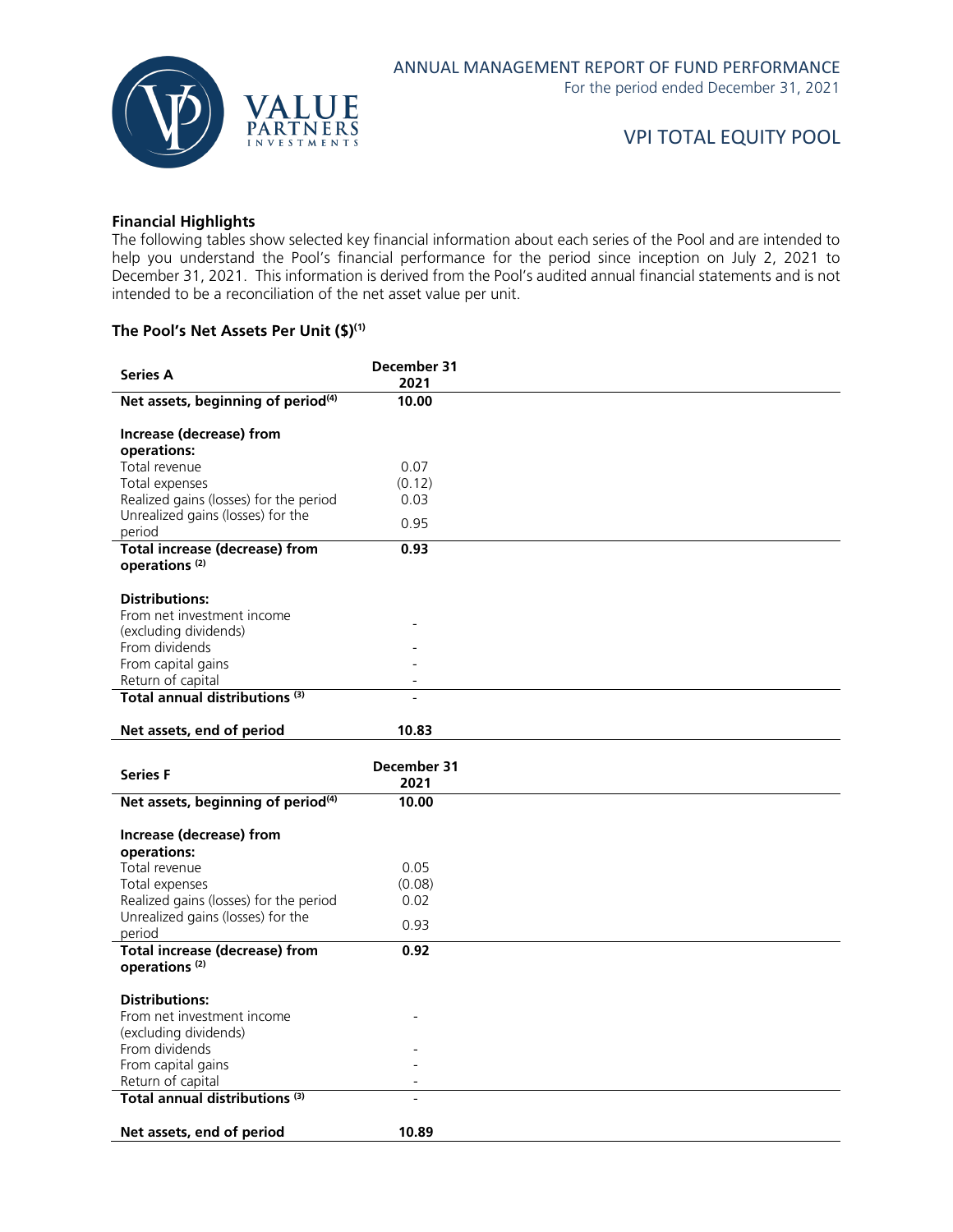

For the period ended December 31, 2021

# VPI TOTAL EQUITY POOL

#### **Financial Highlights (continued)**

| Series O                                                           | December 31<br>2021 |  |
|--------------------------------------------------------------------|---------------------|--|
| Net assets, beginning of period <sup>(4)</sup>                     | 10.00               |  |
| Increase (decrease) from<br>operations:                            |                     |  |
| Total revenue                                                      | 0.06                |  |
| Total expenses                                                     |                     |  |
| Realized gains (losses) for the period                             | 0.03                |  |
| Unrealized gains (losses) for the period                           | 1.06                |  |
| <b>Total increase (decrease) from</b><br>operations <sup>(2)</sup> | 1.15                |  |
| <b>Distributions:</b>                                              |                     |  |
| From net investment income                                         |                     |  |
| (excluding dividends)                                              |                     |  |
| From dividends                                                     |                     |  |
| From capital gains                                                 |                     |  |
| Return of capital                                                  |                     |  |
| Total annual distributions <sup>(3)</sup>                          |                     |  |
| Net assets, end of period                                          | 10.95               |  |

(1) This information is derived from the Pool's audited annual financial statements.

(2) Net assets and distributions are based on the actual number of units outstanding at the relevant time. The increase/decrease from operations is based on the weighted average number of units outstanding over the financial period. (3) Distributions were paid in cash/reinvested in additional units of the Pool, or both.

(4) The Pool began operations on July 2, 2021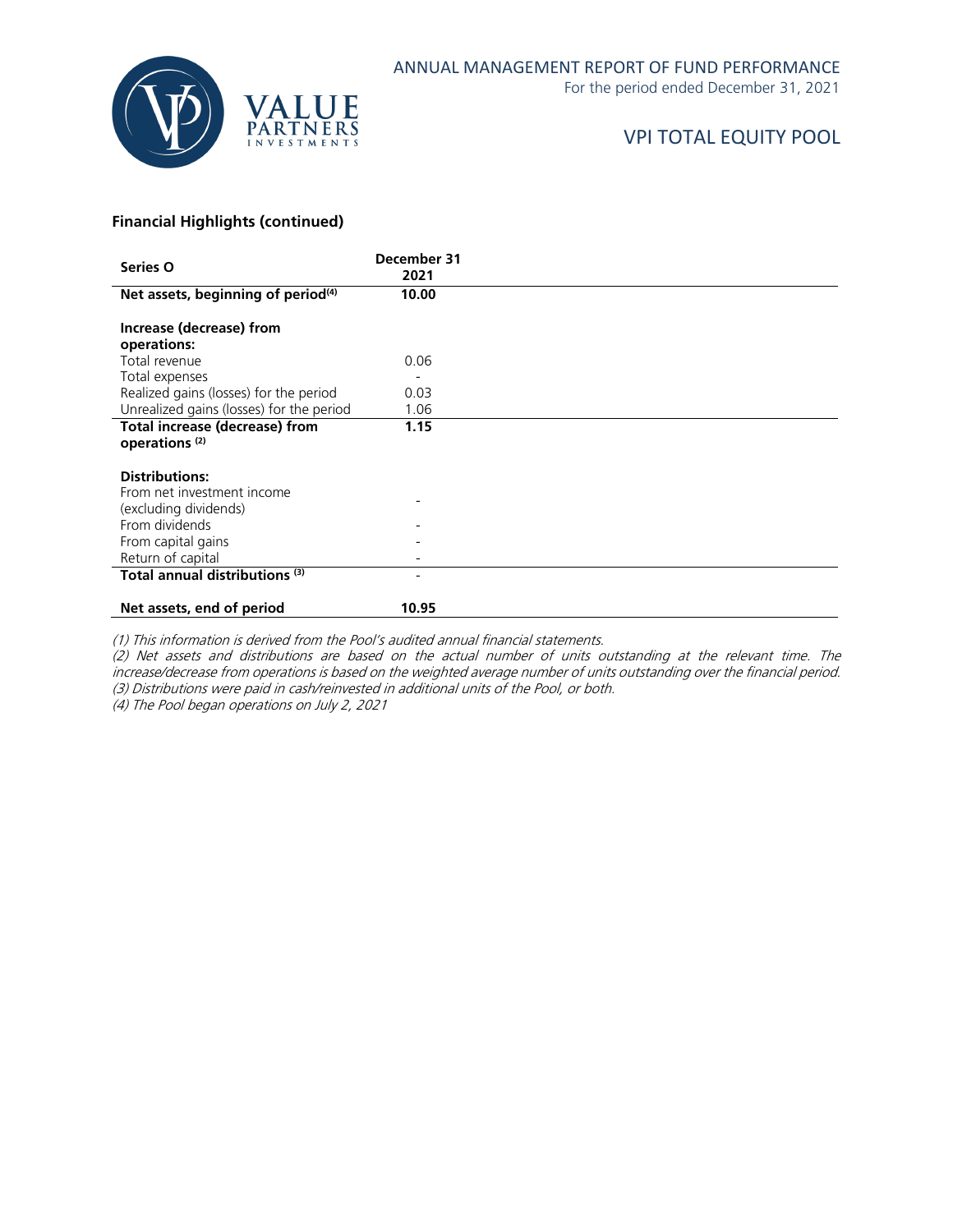

For the period ended December 31, 2021

# VPI TOTAL EQUITY POOL

#### **Ratios and Supplemental Data**

| <b>Series A</b>                                    | December 31<br>2021 |  |
|----------------------------------------------------|---------------------|--|
| Total net asset value (000's) (1)                  | \$8,917             |  |
| Number of units outstanding (000's) <sup>(1)</sup> | 823                 |  |
| Management expense ratio <sup>(2)</sup>            | 2.25%               |  |
| Management expense ratio before                    |                     |  |
| waivers or absorptions                             | 3.67%               |  |
| Trading expense ratio <sup>(3)</sup>               | $0.06\%$            |  |
| Portfolio turnover rate (4)                        | 7.18%               |  |
| Net asset value per unit (1)                       | \$10.83             |  |

| <b>Series F</b>                                    | December 31<br>2021 |  |
|----------------------------------------------------|---------------------|--|
| Total net asset value (000's) <sup>(1)</sup>       | \$1,928             |  |
| Number of units outstanding (000's) <sup>(1)</sup> | 177                 |  |
| Management expense ratio <sup>(2)</sup>            | 1.35%               |  |
| Management expense ratio before                    |                     |  |
| waivers or absorptions                             | 3.16%               |  |
| Trading expense ratio <sup>(3)</sup>               | $0.06\%$            |  |
| Portfolio turnover rate (4)                        | 7.18%               |  |
| Net asset value per unit (1)                       | \$10.89             |  |

| <b>Series O</b>                                    | December 31<br>2021 |  |
|----------------------------------------------------|---------------------|--|
| Total net asset value (000's) (1)                  | \$2,759             |  |
| Number of units outstanding (000's) <sup>(1)</sup> | 252                 |  |
| Management expense ratio <sup>(2)</sup>            | $0.00\%$            |  |
| Management expense ratio before                    |                     |  |
| waivers or absorptions                             | 2.04%               |  |
| Trading expense ratio <sup>(3)</sup>               | $0.06\%$            |  |
| Portfolio turnover rate (4)                        | 7.18%               |  |
| Net asset value per unit (1)                       | \$10.95             |  |

(1) This information is provided as at the date shown.

(2) Management expense ratio is based on total expenses for the stated period (excluding distributions, commissions and other portfolio transaction costs) and is expressed as an annualized percentage of daily average net assets during the period. In the period a series is established, the management expense ratio is annualized from the date of inception to December 31.

(3) The trading expense ratio represents total commissions and other portfolio transaction costs expressed as an annualized percentage of daily average net assets during the period.

(4) The Pool's portfolio turnover rate indicates how actively the Pool's portfolio manager manages its portfolio investments. A portfolio turnover rate of 100% is equivalent to the Pool buying and selling all of the securities in its portfolio once in the course of the year. The higher the Pool's portfolio turnover rate in a year, the greater the trading costs payable by the Pool in the year, and the greater the chance of an investor receiving taxable capital gains in the year. There is not necessarily a relationship between a high turnover rate and the performance of the Pool